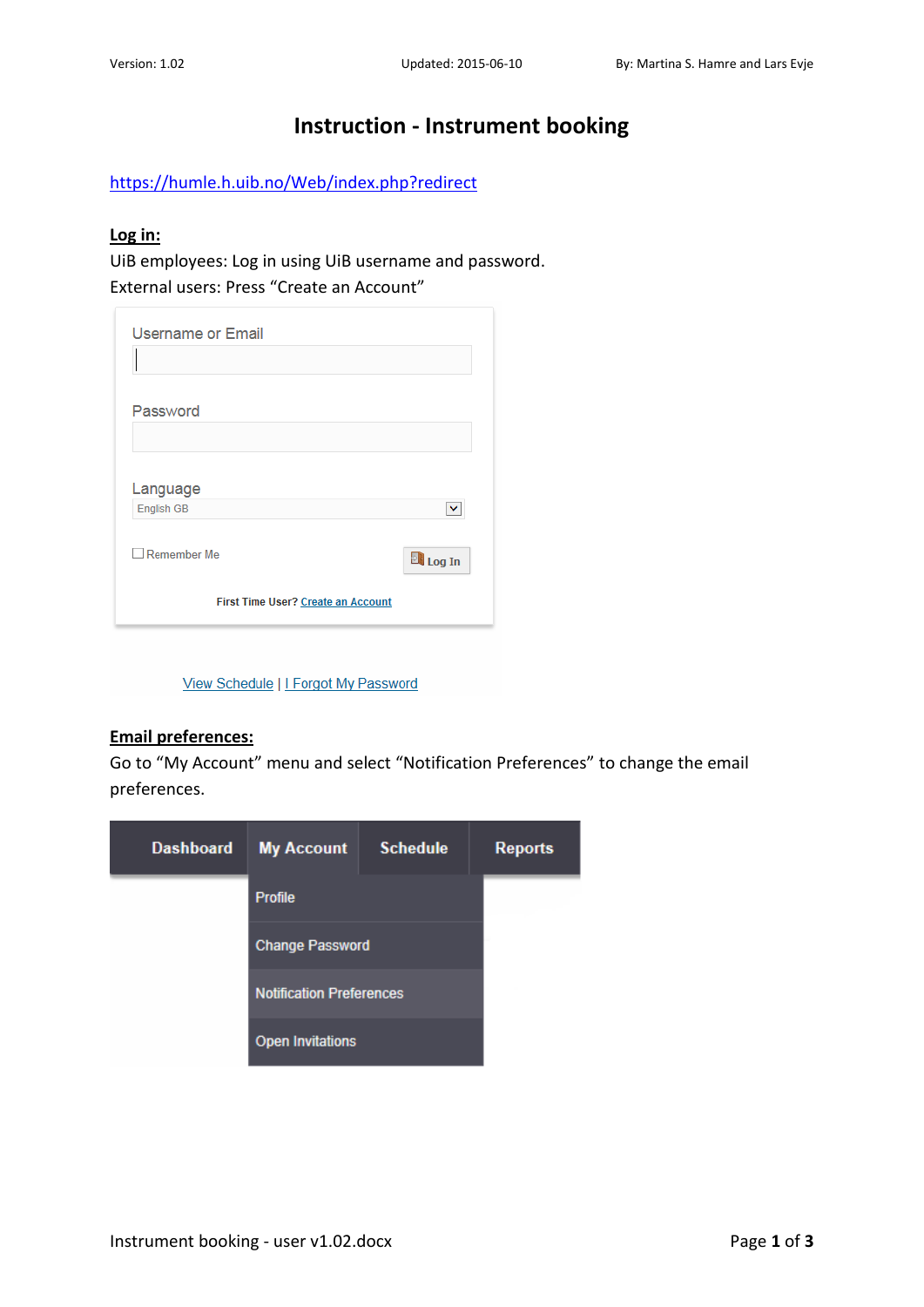#### **Booking of instrument:**

Go to "Schedule" menu and select "Bookings". The booking calendar for the "Biogeokjemi lab" appears as default. In order to book instruments in other laboratories, you press the blue arrow (to the right of "Biogeokjemi lab") and select the desired laboratory.

| <b>Dashboard</b> | <b>My Account</b>       | <b>Schedule</b>                                  | <b>Reports</b> |                                                                                              |
|------------------|-------------------------|--------------------------------------------------|----------------|----------------------------------------------------------------------------------------------|
| Ⅲ■■              |                         | <b>Bookings</b>                                  |                |                                                                                              |
|                  |                         | <b>My Calendar</b>                               |                | Biogeokjemi lab <del></del>                                                                  |
|                  | Reservat <sub>ive</sub> | <b>Resource Calendar</b><br><b>MINNANI YADIN</b> |                | $\div$ 19/01/2015 - 18/02/2015 →<br><b>My Reservation</b><br>Participant<br><b>Reduction</b> |

Once the desired laboratory has been selected, you can move the cursor to the day/time and instrument you would like to book. Use left mouse button to click in one box to select one time period or press the left mouse button and drag the cursor over several boxes to select several time periods.

| Monday, 19/01/2015     | 00:00 | 08:00 | 12:00 | 16:00 |
|------------------------|-------|-------|-------|-------|
| Analytik Jena EA4000CS |       |       |       |       |
| Ionekromatograf        |       |       |       |       |
| Quaatro                |       |       |       |       |
| Tuesday, 20/01/2015    | 00:00 | 08:00 | 12:00 | 16:00 |
| Analytik Jena EA4000CS |       |       |       |       |
| Ionekromatograf        |       |       |       |       |
| Quaatro                |       |       |       |       |
| Wednesday, 21/01/2015  | 00:00 | 08:00 | 12:00 | 16:00 |
| Analytik Jena EA4000CS |       |       |       |       |
| Ionekromatograf        |       |       |       |       |
| Quaatro                |       |       |       |       |

Fill in the needed information (marked with red arrow), and select your affiliation (blue arrow). You can also change the date and time of your reservation. Press "Create".

|       | Lars Gjermund Evje (lars.evje@uib.no) Change &<br>Resources to be reserved |       |                                      | Accessories Add <sup>®</sup>               | <b>Participant List</b><br>Add      | or & Select User |                                          |
|-------|----------------------------------------------------------------------------|-------|--------------------------------------|--------------------------------------------|-------------------------------------|------------------|------------------------------------------|
|       | Ionekromatograf More Resources ®                                           |       |                                      |                                            |                                     |                  |                                          |
| Begin | 12/06/2015                                                                 | 08:00 | $\blacktriangledown$                 |                                            | $\triangle$ Groups                  |                  |                                          |
| End   | 12/06/2015                                                                 | 14:00 | $\checkmark$                         |                                            |                                     |                  |                                          |
|       | Reservation Length 0 days, 6 hours                                         |       |                                      |                                            |                                     |                  |                                          |
|       | Repeat Does Not Repeat                                                     |       | $\checkmark$                         |                                            |                                     |                  |                                          |
|       | Title of reservation                                                       |       |                                      |                                            | Invitees                            |                  |                                          |
|       |                                                                            |       |                                      |                                            | Add                                 | or & Select User |                                          |
|       | Descovition of reservation                                                 |       |                                      |                                            | $\triangle$ Groups                  |                  |                                          |
|       |                                                                            |       |                                      |                                            |                                     |                  |                                          |
|       | Send Reminder $\Box$ 15<br><b>Additional Attributes</b>                    |       | minutes $\vee$ before the start time | $\Box$ 15                                  | minutes voltage before the end time |                  |                                          |
|       | Kostnadssted/Project number:                                               |       |                                      | User from:<br>Department of Geoscience UoB | Invoce address (external):          |                  |                                          |
|       |                                                                            |       | Instrument booking - user v1.02.docx |                                            |                                     |                  | <b>Q</b> Cancel<br>Create<br>Page 2 of 3 |